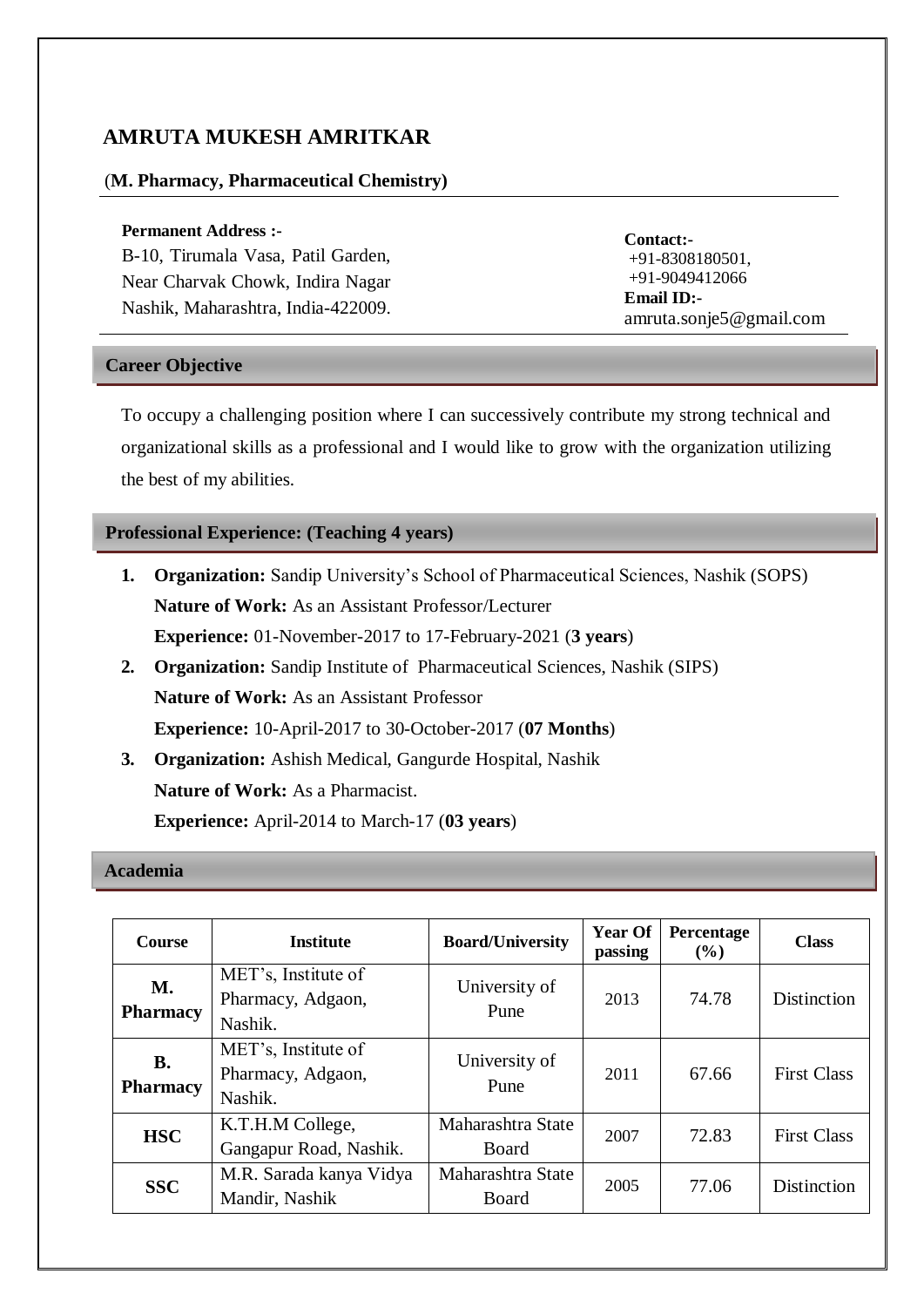## **Technical Skills**

 $\triangleright$  Proficiency in windows, MS-word, office and excel.

#### **Trainings**

- Completed one-month industrial training in '**Glenmark Pharmaceuticals' M.I.D.C, Satpur, Nashik. (Maharashtra)** in tablet, capsule, Packaging, Store and Quality control departments in 2009.
- Industrial visits: **1) Ajanta Pharmaceuticals Pvt Ltd**, Aurangabad.
	- **2) Shreya Pharmaceuticals,** Aurangabad.
	- **3) Centaur Pharmaceuticals Pvt. Ltd. Goa**
- Completed Training Programme in **Pharmaceutical Management** Conducted by **Klenzaids Institute of Biopharmaceutics** from 03/12/2012 to 07/12/2012 at Umbergaon, Gujarat

#### **Project Work**

- M.Pharmacy Thesis work on, **"Design, Synthesis & Evaluation of some nitric oxide releasing anti-inflammatory compounds"**
- Third year B. Pharmacy project on **"Use of natural gums and derivatives in polymeric beads prepared by ionotropic gelation method"**

## **Achievements**

- **GPAT 2011 Qualified** (AIR 9510).
- Awarded with "**MET Ratna**" Award for securing  $1<sup>st</sup>$  rank in college During M.Pharm.

**Participation in Conferences, Workshops, Seminars, Poster's Presentation**

- Completed Online FDP on '**Chromatography: Advancements in Instrumentation and Applications'** Conducted by AICTE Training And Learning (ATAL) Academy on dated 12-10-2020 to 16-10-2020
- Completed Online FDP on **'OECD principle of Good Laboratory Practices'** Conducted by AICTE Training And Learning (ATAL) Academy on dated 22-09-2020 to 26-09-2020
- Participated in International Conference on **'Innovation in Pharmaceutical, Medical and Bio Sciences'** conducted by Oriental University, Indore on dated 06-06-2020 to 07-06- 2020.
- Completed FDP on **'e-content Development for Teachers'** conducted by HRDC, School of Education, Savitribai Phule Pune University on dated 01-06-2020 to 05-06-2020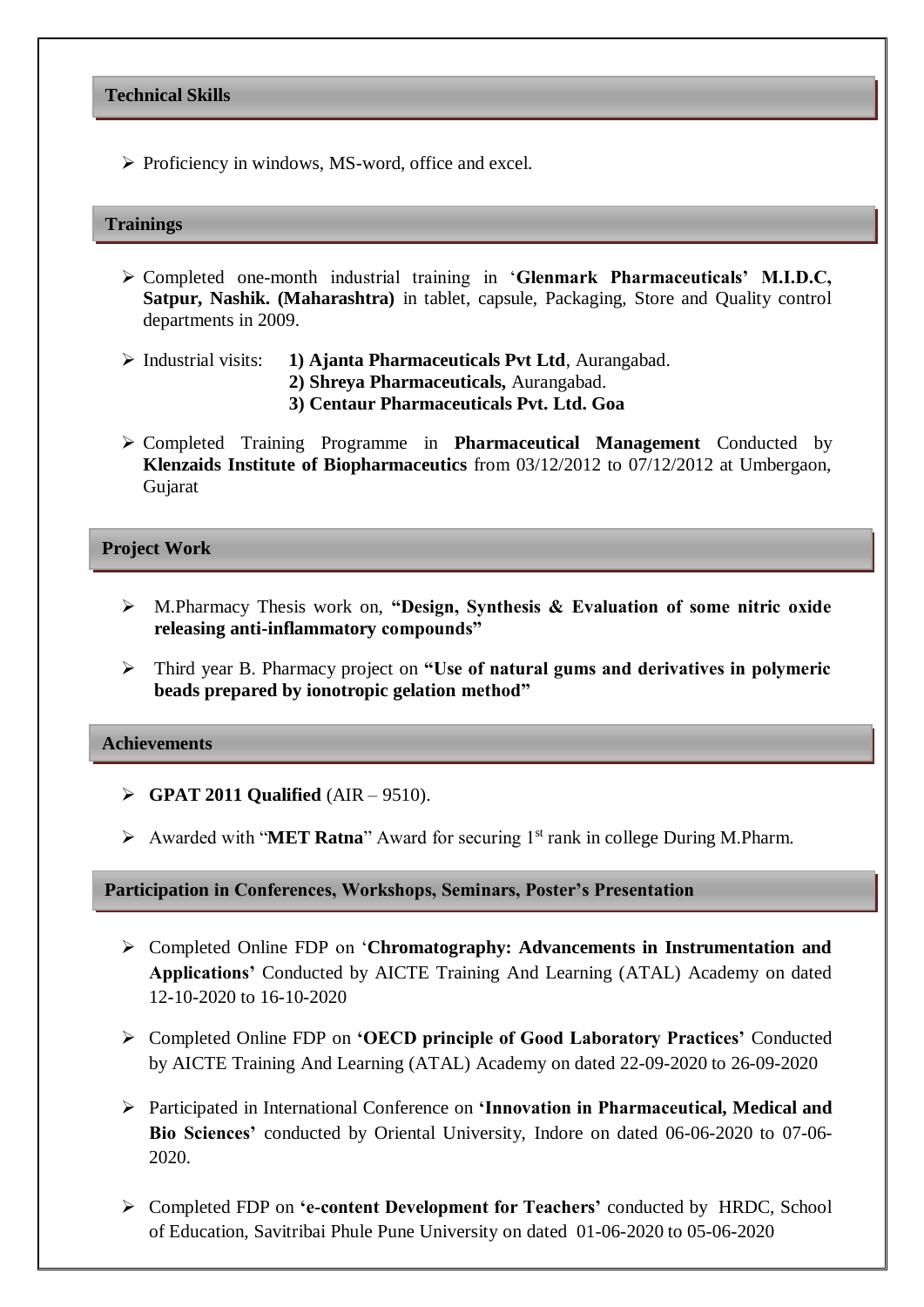- Completed FDP on **'Teachers and Ethics : Balance in Research, Teaching, Socioprofessional values and attitude**' conducted by Dr. M. S. Gosavi, COP, Nashik on dated 20-05-2020 to 25-05-2020
- Completed 8 Week Online FDP (MOOC) on **'Transforming Teaching Learning Process through Modern Pedagogical Techniques'**, conducted by Department of Pharmacy, Government Polytechnic, Jalgaon on dated 10-01-2020 08-03-2020
- Participated and Presented in two days National level Conference on '**Current Trends in experimental Pharmacology'** Conducted by Sandip Institute of Pharmaceutical Sciences, Nasik on dated 6<sup>th</sup> -7<sup>th</sup> February 2020.
- Participated in the training programme on "**Outcome Based Education**" conducted by Sandip University, Nashik under quality improvement programme in association with NITTR, Chennai on dated 22 to 24 August, 2017
- Attended two days workshop on "**Research Methodology"** on dated 12-13 March 2018, organized by Guru Gobind Singh College of Engineering & Research Centre, Nashik and Sponsored by Savitribai Phule Pune University, Pune
- Delivered a poster presentation on : **Preparation & evaluation of polymeric beads by ionotroic gelation by using Tamarind seed powder** during zonal level research competition: 'Avishkar-2009'
- Participated in, **"Pharmaceutical Scenario : Quality by Design"**, 2013, Organized by MET's, Institute of Pharmacy, Adgaon, Nashik.
- Participated in the University of Pune Sponsored State Level Seminar entitled **'Computer Aided Drug Design-Basic Concepts And Advances'.**
- $\triangleright$  Participated in Indian Pharmaceutical Association sponsored Seminar on **'Radiopharmaceuticals'**.

## **Strengths**

- Good **analytical hand** & **Problem solving** skills.
- Good **organizing** & **leading** skills.
- > Fast Learner.
- $\triangleright$  Hard Working & Self Confident.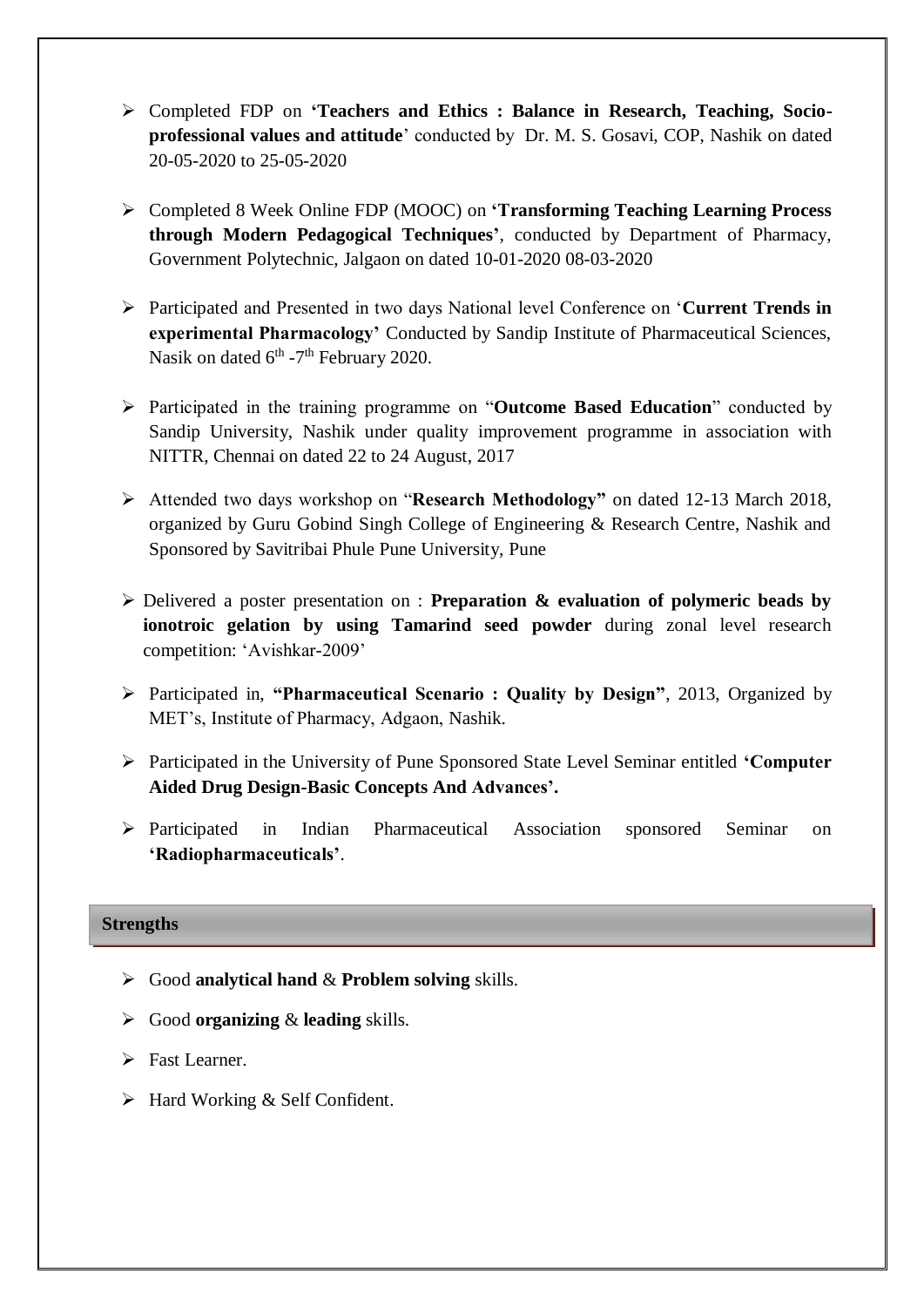## **Equipments & Instruments Handled**

- **Double beam UV-Spectrophotometer** V-630 Jasco Corporation, Japan.
- **FTIR- Spectrophotometer with DRS** IR Affinity-1 Shimadzu Corporation, Japan
- 'CATA 2R' Scientific **Microwave** Synthesizer
- **Dissolution Test Apparatus** Electrolab USP I, II ( manual sampling)
- **pH Meter** Thermo, Mettler, Lab India
- **Balances** Mettler XS205, XS3DU, New Classic ML
- **Brookfield Viscometer** (DV II+Pro)
- **Disintegration Apparatus** (Sunbim)
- **Flame Photometer** (Systronics)
- **Friability Tester** (Eltec)

## **Administrative Experience**

- Worked as an **Exam Incharge** and **CoE co-ordiantor** for D.Pharm and B.pharm at SOPS, Sandip University, Nashik from 01/11/2017 to till date.
- Worked as an **Additional Chief Supridentent (CS)** in End semester theory examination Nov 2019.
- Worked as an **Question paper setter** of Programme D. Pharm and B. Pharm for Controller of Examinations, Sandip University.
- Worked as **theory paper evaluator** for D. Pharm and B. Pharm for Controller of Examinations, Sandip University.
- > Handled MSBTE/PCI/AICTE/UGC inspections.
- Handled NEET 2017 and 2018 Exam centre as a member of organizing institute.
- $\triangleright$  Well acquainted with admissions procedure for Private University.
- Organized One Month Foundation Course for new students at Sandip University, Nashik
- Handled various portfolios like Academic Monitoring Committee, Womens Grievnace cell, Student grievance cell, etc.